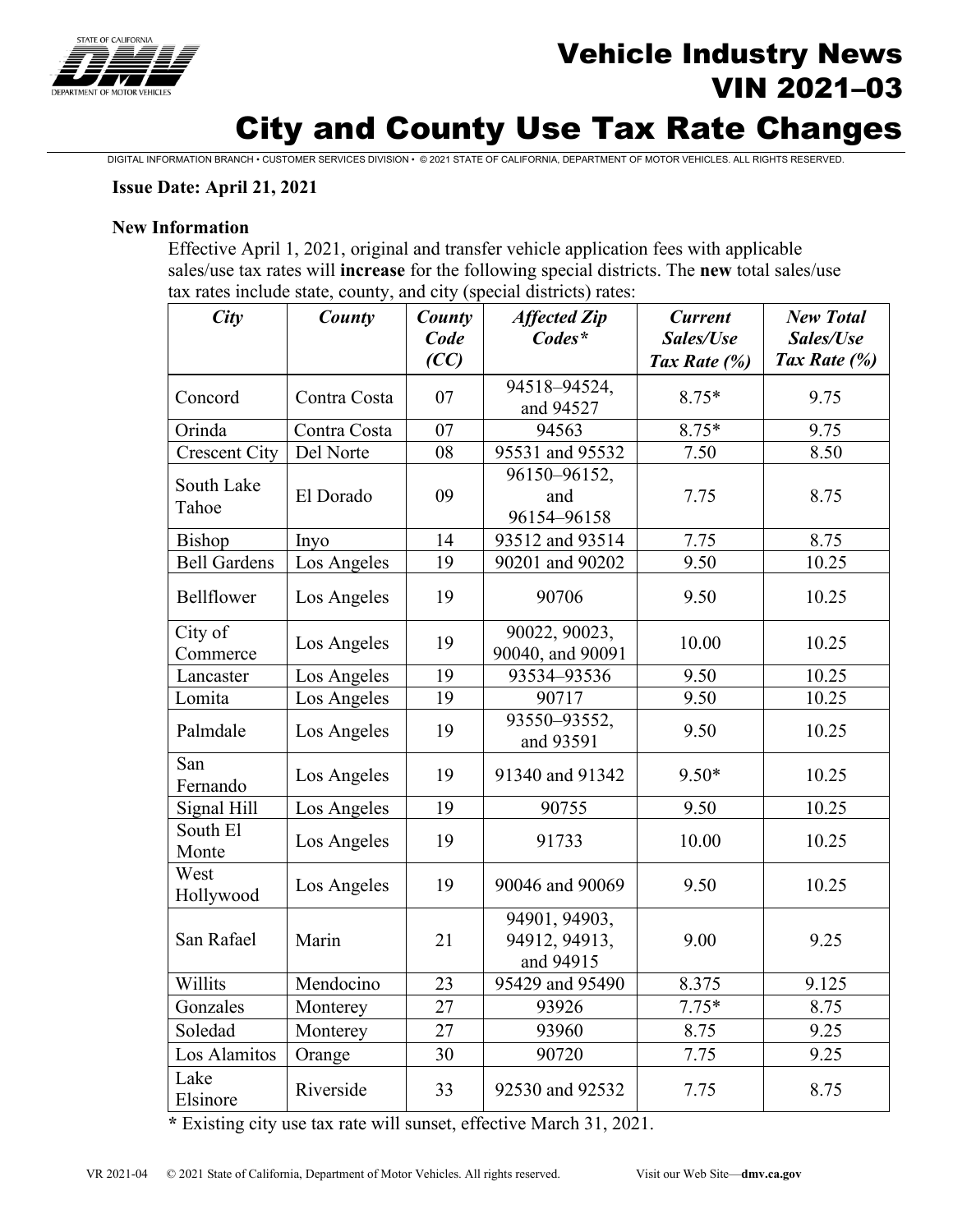### VIN 2021–03

## Page 2 of 4

**New Information,** *continued*

| City               | County             | CC | <b>Affected Zip</b>                                          | <b>Current</b> | <b>New Total</b> |
|--------------------|--------------------|----|--------------------------------------------------------------|----------------|------------------|
|                    |                    |    | $Codes*$                                                     | Sales/Use      | Sales/Use        |
|                    |                    |    |                                                              | Tax Rate (%)   | Tax Rate (%)     |
| San Jacinto        | Riverside          | 33 | 92582 and 92583                                              | 7.75           | 8.75             |
| Rancho<br>Cordova  | Sacramento         | 34 | 95655, 95670,<br>95683,<br>95741, 95742,<br>and 95827        | 8.25           | 8.75             |
| Montclair          | San<br>Bernardino  | 36 | 91763                                                        | 8.00           | 9.00             |
| Redlands           | San<br>Bernardino  | 36 | 92373 and 92374                                              | 7.75           | 8.75             |
| San<br>Bernardino  | San<br>Bernardino  | 36 | 92401,<br>92404, 94405,<br>92407, 92408,<br>92410, and 92411 | $7.75*$        | 8.75             |
| Victorville        | San<br>Bernardino  | 36 | 92392, 92394,<br>and 92395                                   | 7.75           | 8.75             |
| Imperial<br>Beach  | San Diego          | 37 | 91932                                                        | 7.75           | 8.75             |
| Atascadero         | San Luis<br>Obispo | 40 | 93422 and 93423                                              | 7.75           | 8.75             |
| Grover<br>Beach    | San Luis<br>Obispo | 40 | 93433                                                        | 7.75           | 8.75             |
| Morro Bay          | San Luis<br>Obispo | 40 | 93442 and 93443                                              | $7.25*$        | 8.75             |
| Paso Robles        | San Luis<br>Obispo | 40 | 93446 and 93447                                              | 7.75           | 8.75             |
| San Luis<br>Obispo | San Luis<br>Obispo | 40 | 93401 and 93405                                              | 7.75           | 8.75             |
| Daly City          | San Mateo          | 41 | 94014 and 94015                                              | 9.25           | 9.75             |
| Guadalupe          | Santa<br>Barbara   | 42 | 93434                                                        | $7.75*$        | 8.75             |
| Milpitas           | Santa Clara        | 43 | 95035                                                        | 9.00           | 9.25             |
| Petaluma           | Sonoma             | 49 | 94952, 94954,<br>and 94999                                   | $8.50*$        | 9.50             |
| Turlock            | <b>Stanislaus</b>  | 50 | 95380 and 95382                                              | 7.875          | 8.625            |
| Exeter             | Tulare             | 54 | 93221                                                        | 7.75           | 8.75             |
| Oxnard             | Ventura            | 56 | 93030, 93033,<br>93035, and 93036                            | 7.75           | 9.25             |

**\*** Existing city use tax rate will sunset, effective March 31, 2021.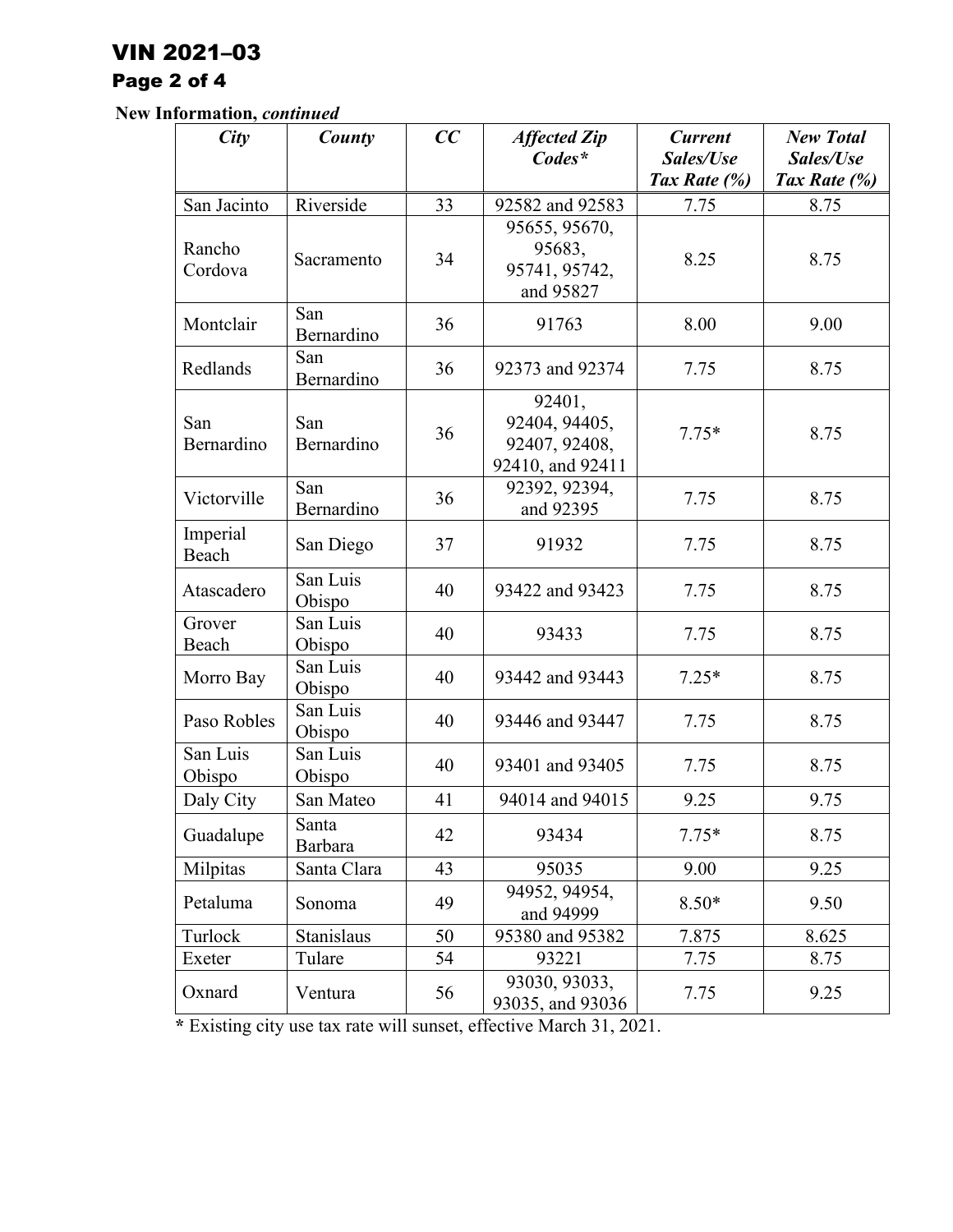#### **New Information,** *continued*

Certain zip codes may represent areas that have different tax rates based on city and county boundaries. To identify the correct tax rate, visit the California Department of Tax and Fee Administration (CDTFA) website at **cdtfa.ca.gov**, look under *Current Tax Rates*, and click *Find a Sales and Use Tax Rate by Address*.

Effective April 1, 2021, original and transfer vehicle application fees with applicable sales/use tax rates will **increase** for the following counties:

| County       | CC | <b>Affected Zip</b><br>Codes                            | <b>Current Sales/Use</b><br>Tax Rate $(\%)$ | <b>New Total Sales/Use</b><br>Tax Rate $(\%)$ |
|--------------|----|---------------------------------------------------------|---------------------------------------------|-----------------------------------------------|
| Contra Costa | 07 | Countywide                                              | 8.25                                        | 8.75                                          |
| Del Norte    | 08 | Unincorporated,<br>95531, 95543,<br>95548, and<br>95567 | 7.50                                        | 8.50                                          |
| Sonoma       | 49 | Countywide                                              | 8.25                                        | 8.50                                          |

Effective April 1, 2021, vehicle transfer application fees with applicable sales/use tax rates will **be extended** in the following cities:

| City       | County   | CC | <b>Existing Tax</b> | <b>Sunset Date</b> |
|------------|----------|----|---------------------|--------------------|
|            |          |    | Rate Extended (%)   |                    |
| Fortuna    | Humboldt | 12 | 0.75                | 03/31/2033         |
| Trinidad   | Humboldt | 12 | 0.75                | 03/31/2025         |
| Greenfield | Monterey | 27 | 0.75                | 03/31/2027         |
| San Luis   | San Luis | 40 | 0.50                | No sunset          |
| Obispo     | Obispo   |    |                     |                    |
| Cotati     | Sonoma   | 49 | 1.00                | No sunset          |
| Healdsburg | Sonoma   | 49 | 0.50                | No sunset          |
| Sonoma     | Sonoma   | 49 | 0.50                | No sunset          |
| Wheatland  | Yuba     | 58 | 0.50                | 03/31/2031         |

#### **Application Affected Dates**

The sales/use tax rate changes will apply to:

- Original applications with a "fee due date" or "date of first operation" of April 1, 2021, or later.
- Transfer applications with a purchase date of April 1, 2021, or later.

#### **Procedures**

Process registration applications as normal; programming will generate the correct use tax and county fees.

For complete state, county, and city sales/use tax rate information, visit the CDTFA website at **cdtfa.ca.gov**, look under *Current Tax Rates*, and click *Tax Rates by County and City*.